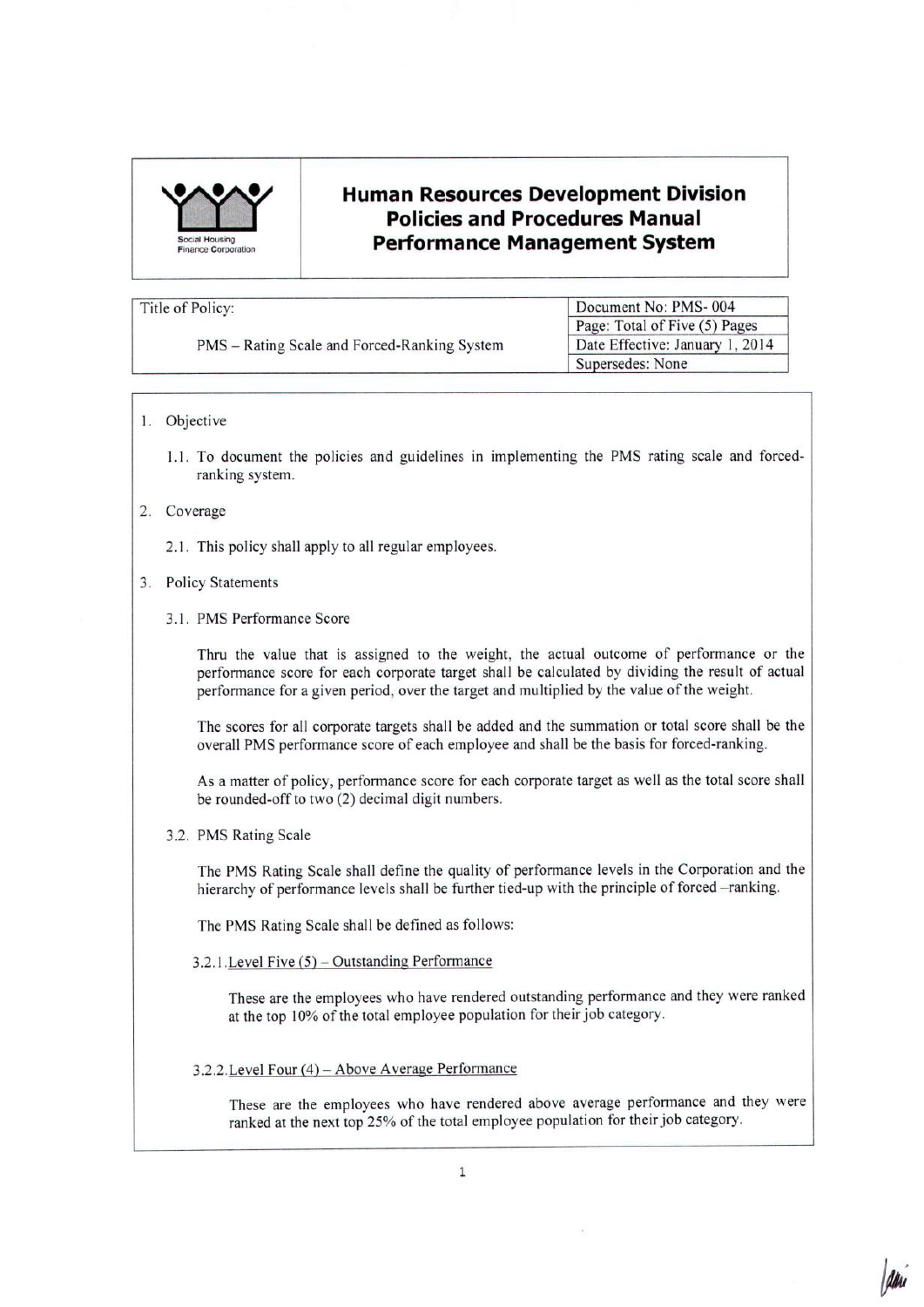# 3.2.3.Level Three (3)= Average Performance

These are the employees who have rendered average performance and they were ranked at the next 60% of the total employee population for their job category.

3.2A.Levels Two and One (2& 1)-Below Average and Poor/Unsatisfactory Performance

These are the employees who have consistently failed to achieve their performance goals and objectives. As such, they were ranked at the lowest 5% of the total population for their job category.

3.3. Forced-Ranking

Forced-ranking shall be defined as the method of classifying the performance rating scores of all employees from highest performance rating score down to the lowest.

3.3.1.Forced-Ranking According to Major Job Category

The method of forced-ranking shall be implemented by way of classifying the performance rating scores from highest to lowest and for the total employee population in a given job category, as follows:

- Forced-ranking for all Sr. Officers
- Forced-ranking for all Managers
- Forced-ranking for all Chief of Divisions
- Forced-ranking for all Technical Level Employees
- Forced-ranking for all Clerical Level Employees

3.3.2.Forced-Ranking According to Distribution of Weight

As a matter of policy, the Corporation shall implement the following forced-ranking system for all the major job categories, as follows:

| Performance<br>Level | Definition of Performance Level    | % of Employee<br>Distribution |
|----------------------|------------------------------------|-------------------------------|
|                      | Outstanding Performance            | 10%                           |
|                      | Above Average                      | 25%                           |
| Average              |                                    | 60%                           |
|                      | <b>Below Average</b>               | $5\%$                         |
|                      | Unsatisfactory or Poor Performance |                               |
|                      | Total                              | 100%                          |

3.3.3.Forced-Ranking for Employees on "OIC" Status

For an employee who has been appointed as an "OIC" and performing his/her present duties and responsibilities on an acting capacity and whose appointment to the new position has neither been formally approved nor documented, the present job category shall be treated on "status quo" and shall be the basis for forcedranking.

4. Implementing Guidelines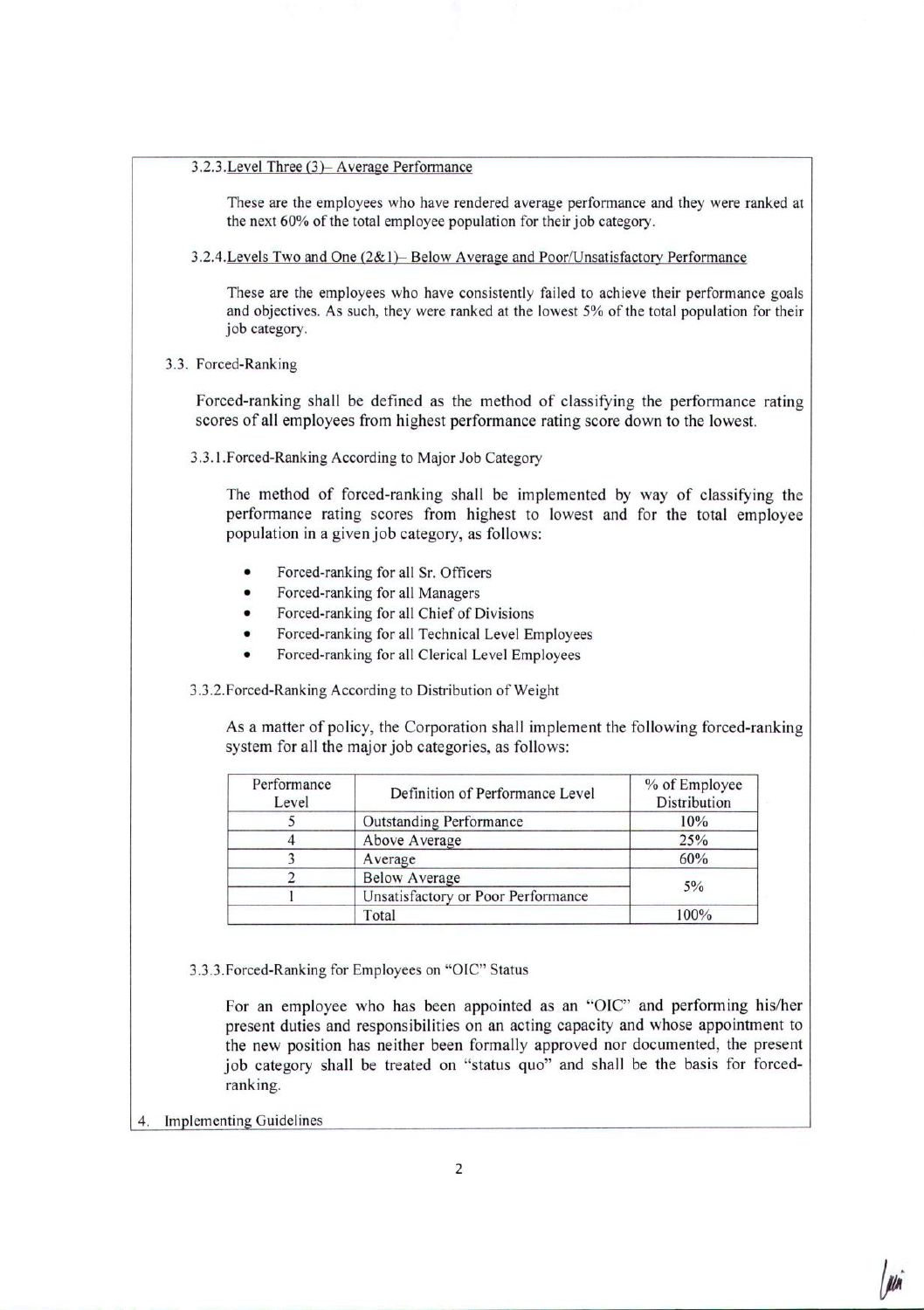- 4.1. PMS Performance Score
	- 4.1.I.AII Sr. Officers, Managers and Chief of Divisions shall be tasked with the responsibility to score all duly accomplished PMS Templates - Mid-Year Review, for all their subordinates..
	- 4.1.2. The deadline for the submission of all duly accomplished PMS Templates Mid-Year Review will be in July 15, and this means that the scoring for all PMS Templates - Mid-Year Review must have been completed on said date.
	- 4. I.3.HRD shall be responsible in summarizing the PMS performance scores of all employees according to major job categories, as follows:
		- Sr. Officers
		- **Managers**
		- Chief of Divisions
		- Technical Level Employees
		- Clerical Level Employees
	- 4.1.4. The summary must be completed in July 18, and shall be the basis for the conduct of the organization-wide forced-ranking.
- 4.2. Forced-Ranking

Taking into consideration the total number of employees per major job category, the organization shall be guided by the forced-ranking system for all the major job categories.

The total headcount number of 204 plantilla employees as of May 28, 2014, shall be the basis of forced-ranking, as follows:

|                      |                                    |                             | <b>Total Number of Employees</b> |                    |
|----------------------|------------------------------------|-----------------------------|----------------------------------|--------------------|
| Performance<br>Level | Definition of<br>Performance Level | % of Employee<br>Population | <b>Actual Number</b>             | Official<br>Number |
|                      | Outstanding                        | 10%                         | 0.7                              |                    |
|                      | Above Average                      | 25%                         | 1.75                             |                    |
|                      | Average                            | 60%                         | 4.2                              |                    |
|                      | <b>Below Average</b>               | 5%                          | 0.35                             |                    |
|                      | Unsatisfactory/Poor                |                             |                                  |                    |
|                      | Total                              | 100%                        |                                  |                    |

4.2.1. Forced-Ranking Summary for Sr. Officers

4.2.2. Forced-Ranking Summary for Managers

|                      |                                    |                             | <b>Total Number of Employees</b> |                    |
|----------------------|------------------------------------|-----------------------------|----------------------------------|--------------------|
| Performance<br>Level | Definition of<br>Performance Level | % of Employee<br>Population | <b>Actual Number</b>             | Official<br>Number |
|                      | Outstanding                        | 10%                         | 1.5                              |                    |
|                      | Above Average                      | 25%                         | 3.75                             |                    |
|                      | Average                            | 60%                         |                                  |                    |
|                      | <b>Below Average</b>               | $5\%$                       | 0.75                             |                    |
|                      | Unsatisfactory/Poor                |                             |                                  |                    |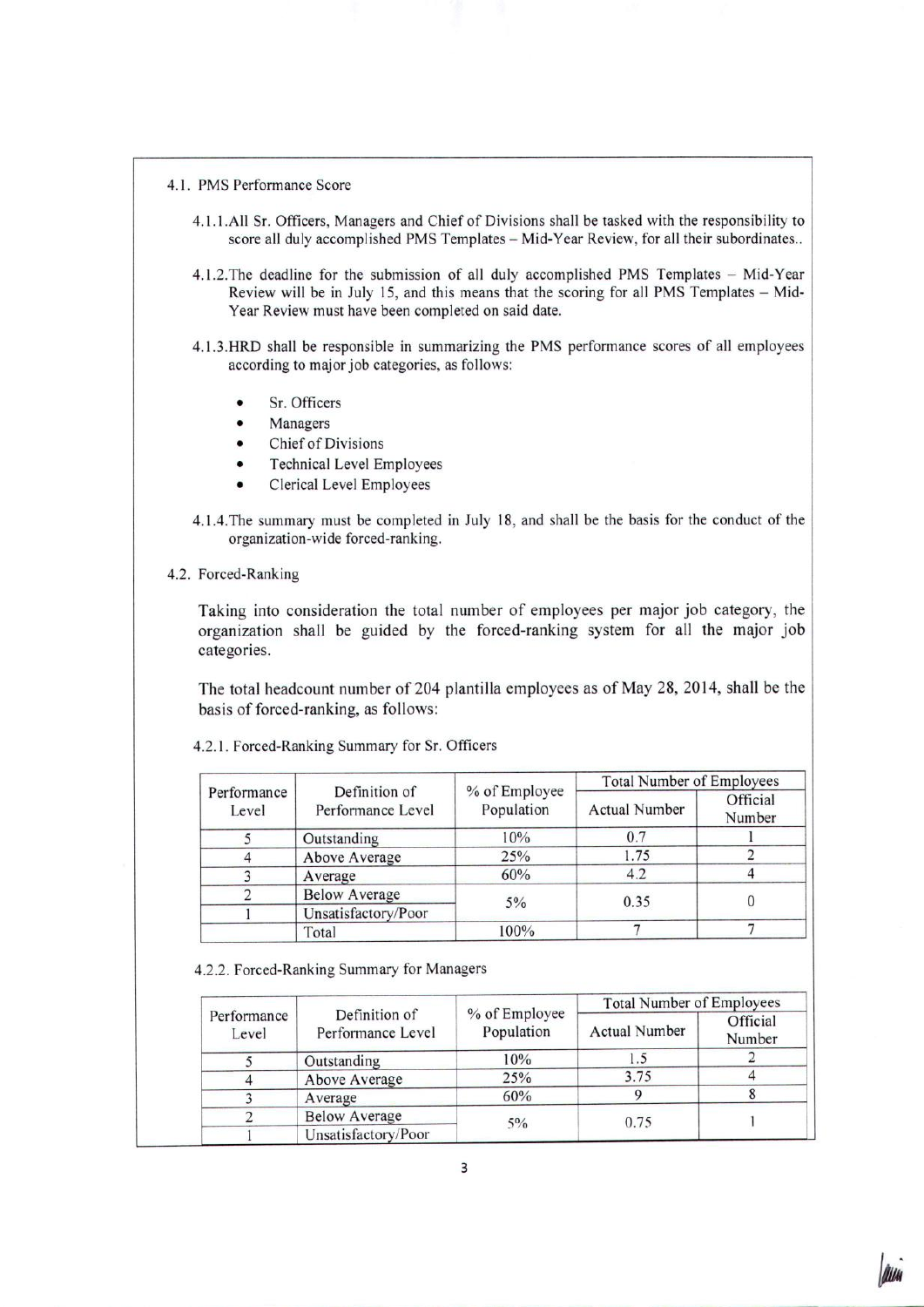|--|--|--|--|--|

4.2.3. Forced-Ranking Summary for Chief of Divisions

| Performance | Definition of        |                             | <b>Total Number of Employees</b> |                    |
|-------------|----------------------|-----------------------------|----------------------------------|--------------------|
| Level       | Performance Level    | % of Employee<br>Population | <b>Actual Number</b>             | Official<br>Number |
|             | Outstanding          | 10%                         | 2.7                              |                    |
|             | Above Average        | 25%                         | 6.75                             |                    |
|             | Average              | 60%                         | 16.2                             | 16                 |
|             | <b>Below Average</b> | 5%                          | 1.35                             |                    |
|             | Unsatisfactory/Poor  |                             |                                  |                    |
|             | Total                | 100%                        | 27                               |                    |

4.2.4. Forced-Ranking for Technical Level Employees

|                      |                                    |                             | <b>Total Number of Employees</b> |                    |
|----------------------|------------------------------------|-----------------------------|----------------------------------|--------------------|
| Performance<br>Level | Definition of<br>Performance Level | % of Employee<br>Population | <b>Actual Number</b>             | Official<br>Number |
|                      | Outstanding                        | 10%                         | 13.9                             | 14                 |
|                      | Above Average                      | 25%                         | 34.75                            | 35                 |
|                      | Average                            | 60%                         | 83.4                             | 83                 |
|                      | <b>Below Average</b>               |                             | 6.95                             |                    |
|                      | Unsatisfactory/Poor                | $5\%$                       |                                  |                    |
|                      | Total                              | 100%                        | 139                              | 139                |

4.2.5. Forced-Ranking Summary for Clerical Employees

|                      |                                    |                             | <b>Total Number of Employees</b> |                    |
|----------------------|------------------------------------|-----------------------------|----------------------------------|--------------------|
| Performance<br>Level | Definition of<br>Performance Level | % of Employee<br>Population | <b>Actual Number</b>             | Official<br>Number |
|                      | Outstanding                        | 10%                         | 1.6                              |                    |
|                      | Above Average                      | 25%                         |                                  |                    |
|                      | Average                            | 60%                         | 9.6                              |                    |
|                      | <b>Below Average</b>               |                             | 0.8                              |                    |
|                      | Unsatisfactory/Poor                | $5\%$                       |                                  |                    |
|                      | Total                              | 100%                        | 16                               | 16                 |

As a matter of guideline, when an employee was ranked at bottom of his/her peer group, such outcome shall be carefully reviewed to ensure the following:

- Carefully determine if indeed, the employee is a non-performer;
- Or, the employee was simply pushed to the lowest level of the ranking process, due to the stringent nature of mathematical calculation behind normal distribution, and the employee's performance is indeed part of the average level of performance.

The conduct of organization-wide forced-ranking shall be completed on July 25, 2014.

4.3. SkewedPMS Scores